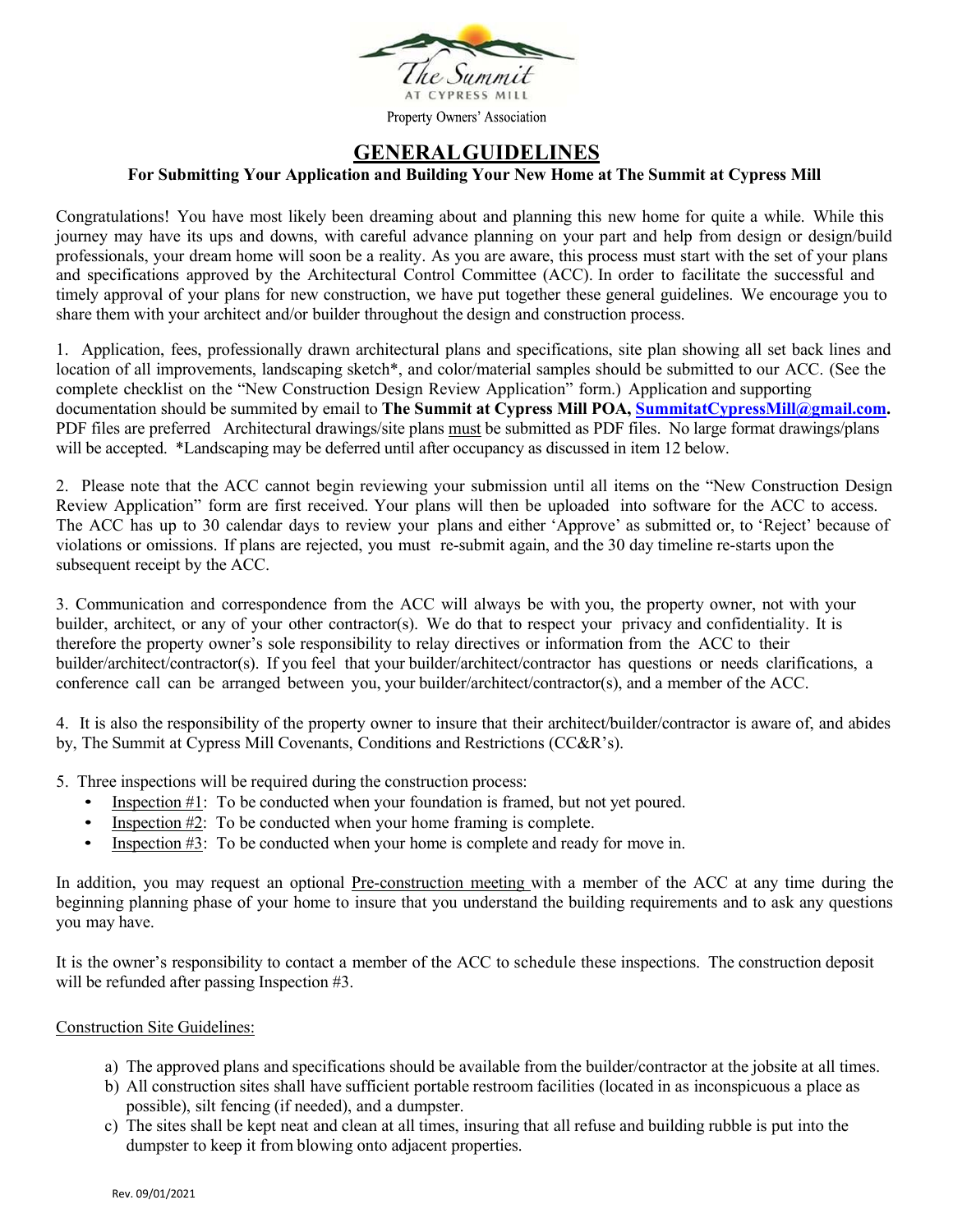

#### Property Owners' Association

### Construction Site Guidelines (cont'd):

- d) The approved plans and specifications should be available from the builder/contractor at the jobsite at all times.
- e) All construction sites shall have sufficient portable restroom facilities (located in as inconspicuous a place as possible), silt fencing (if needed), and a dumpster.
- f) The sites shall be kept neat and clean at all times, insuring that all refuse and building rubble is put into the dumpster to keep it from blowing onto adjacent properties.
- g) No building related activity, including but not limited to the unloading of building materials, may encroach onto adjacent properties.
- h) No concrete, mortar or any such materials should be mixed or prepared on any of the roadways. Contractors should remove any sand, gravel, cement or rubble that may have washed or blown onto the road or adjacent properties during the building process.
- i) All workers should act in a professional manner, remain on the job site and not loiter after the workday has been completed.
- j) Workers should be considerate of adjacent properties and refrain from disruptive behavior or playing loud music.
- k) Builder/contractor burn piles are not allowed.
- l) All property lines should remain clearly marked before and during construction.

### Property Access and Exit:

- a) Contractors/builders will have gate access to the property. They must sign the Contractor Gate Code Request Form, which you will submit with your application and plans. Upon approval by the ACC of your application, you will be notified of the temporary Contractor keypad gate code, which you will give to your contractor to use for entrance into the development during the building process. We ask that the general contractor/prime builder please use discretion in granting this temporary code to their subcontractors and delivery trucks or other providers of building services. This temporary access code will be deleted after the completion of their work on your home.
- b) The property owner shall be responsible for any damage caused to the roads, utility boxes, gates, etc., by construction equipment or trucks making deliveries to/from their lot.

6. We suggest you take the time to read the CC&R's very carefully. The ACC will strictly enforce these provisions to protect all other property owner's interests. Please feel free to contact an ACC member at any time during your design or construction process if you have any questions.

### Some highlights in the CC&R's (by paragraph noted):

- 1. (3.02) Homes must be a minimum of 1,800 square feet of (conditioned) living area.
- 2. (3.03) Homes must have at least a two car attached or detached garage in which the garage doors must face the side or rear tract line, be constructed out of the same material used on the main dwelling and, be at least 51% masonry  $(3.17)$ .
- 3. (3.05) Barns, Workshops & Storage Buildings are allowed to be constructed before the main dwelling, but MUST be submitted to the ACC for approval first, including the site plan drawing showing the approximate future placement of the house. The size of the barn, workshop, or storage building will dictate whether or not the construction deposit and road assessment fee will be required.
- 4. (3.06) Barns containing guest quarters built prior to construction of the main home will require the same application and approval process as a main residence, including but not limited to, the submission of a site plan with setback lines showing location of barn and any other improvements being constructed at that time AND showing the approximate future placement of the house, professionally drawn plans and specifications including building materials and colors to be used, and both the \$1,000 refundable construction deposit and the \$500 non- refundable road assessment fee.
- 5. (3.14) Construction must be with new materials and built in place on the tract. No aluminum or vinyl siding shall be allowed.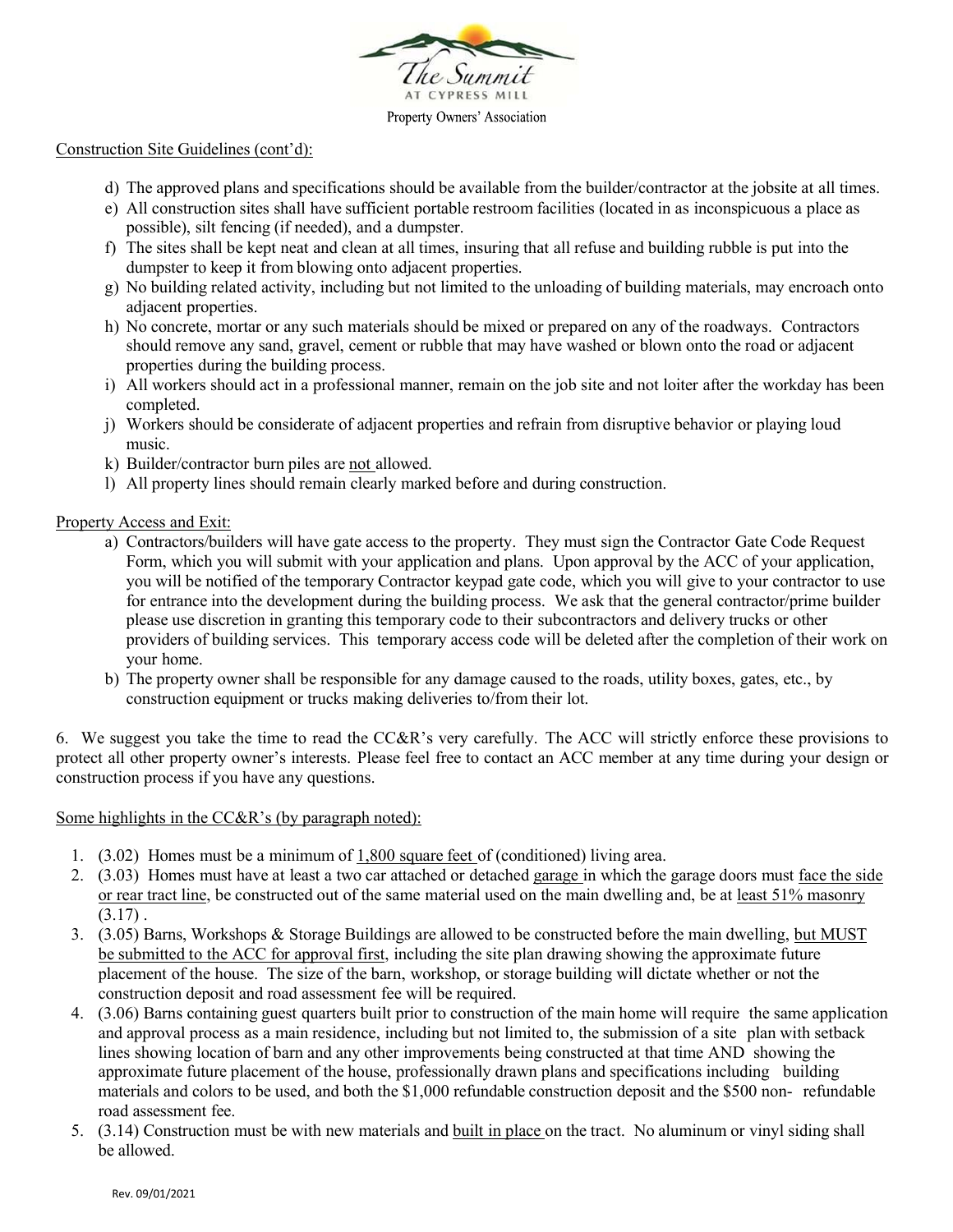

- 6. (3.17) Homes, guest quarters and garages must use at least 51% masonry on the exterior walls of each structure excluding windows and doors.
- 7. (Amendment of Rules, 9/28/2017 Water Storage Tanks & Associated Equipment and CC&R para. 3.18) All above ground tanks, pumps, vent pipes and other equipment (propane tanks, water well pressure tanks as well as rainwater harvesting tanks and equipment) must be concealed or attractively screened. Their placement and concealment method must be approved by the ACC. Painted tanks must use one of the approved colors.
- 8. (Amendment of Rules, 1/7/14-Solar Energy Devices) Solar energy devices must be located on the roof of the home or another structure on the owner's lot OR in a fenced yard or patio. If on the roof, it must extend no higher than or beyond the roofline, be located only on the back of the home and comply with all other aspects of this amendment.
- 9. (3.20) The construction setback lines that will be recognized are those on the recorded plat of The Summit at Cypress Mill (please contact the ACC if you have any questions or require clarifications).
- 10. (3.25) The first 50 ft. of any driveway which is connected to any road must be of concrete or asphalt.
- 11. A short form (Exterior Tank Short Form) is required for **each** exterior water storage tank to be installed. Exterior water tanks may be approved along with the New Home Construction package or as separate projects.
- 12. (3.35) "Landscaping" is defined in the following recorded amendment rule:
	- *1.* The front of the home (the yard area that can be viewed from the street) must be enhanced by adding plants, *trees, flowers and/or shrubs in the area adjacent to the foundation of the front of the home and spanning at least 25% of the front building line of the home. There are no specific requirements as to type, size, or number of plants, trees, flowers, and/or shrubs so long as the 25% requirement is met.*
	- *2. All landscaping must be maintained in good condition and repair and in conformity with the general character and quality of properties and the immediate area.*
	- *3. Landscaping Plans must be submitted with the Plans and Specifications for new residences to the Architectural Control Committee for approval prior to installation. Accordingly, landscaping of new construction is considered part of the construction process for the purposes of the construction deposit required by Article 4.07 of the Declaration. As such, the construction deposit may be held until all landscaping meets these requirements. The Landscaping Plans must contain at a minimum a hand drawn sketch showing the general location of planned landscaping on a copy of the site plan*

 Note: Homeowner may elect to submit form "Summit at Cypress Mill Request to Occupy Prior to Landscaping" for landscaping deferment. If approved, homeowner must submit landscaping plans along with the "ACC Improvement Request Short Form" for approval by the ACC prior to installation. Landscaping of the area around the home as described in "12.1." above is required within 120 days of occupancy.

13. Dark Skies Lighting (3.37 Added by Amendment 11-08-2019) - Exterior Lighting. All exterior light fixtures installed in the Subdivision shall be Dark Skies compliant. Any style of light fixture may be used, so long as the light source is shielded so that light shines down, not up or out at a 90 degree angle. Mercury vapor lights are prohibited. This provision applies to all new construction and any remodel or replacement of fixtures on existing Improvements. Specifications of exterior light fixtures must be submitted to the Architectural Control Committee for approval. If desired, the ACC will consult with property owners to help identify Dark Skies compliant light fixtures. Please visit http://mcdonaldobservatory.org/darkskies or www.darkskies.org more information.

This list by no means is intended to cover all restrictions, but is provided as a helpful summary of a few key items of clarification. Please don't hesitate to contact the ACC if you have any questions about the application process or any detail or provisions in question on the CC&R's. We look forward to helping you make your dream home a reality while also protecting the aesthetic beauty and property values at The Summit at Cypress Mill.

Sincerely,

The Architectural Control Committee (2021-2022) Sandy Moredock – swmoredock $(a)$ comcast.net (Chairperson) Karl Petter - khpett@swbell.net James Goodwin - ali2578@sbcglobal.net Jill Goff - jegoff@goffcp.com Ann Franklin - amf328@aol.com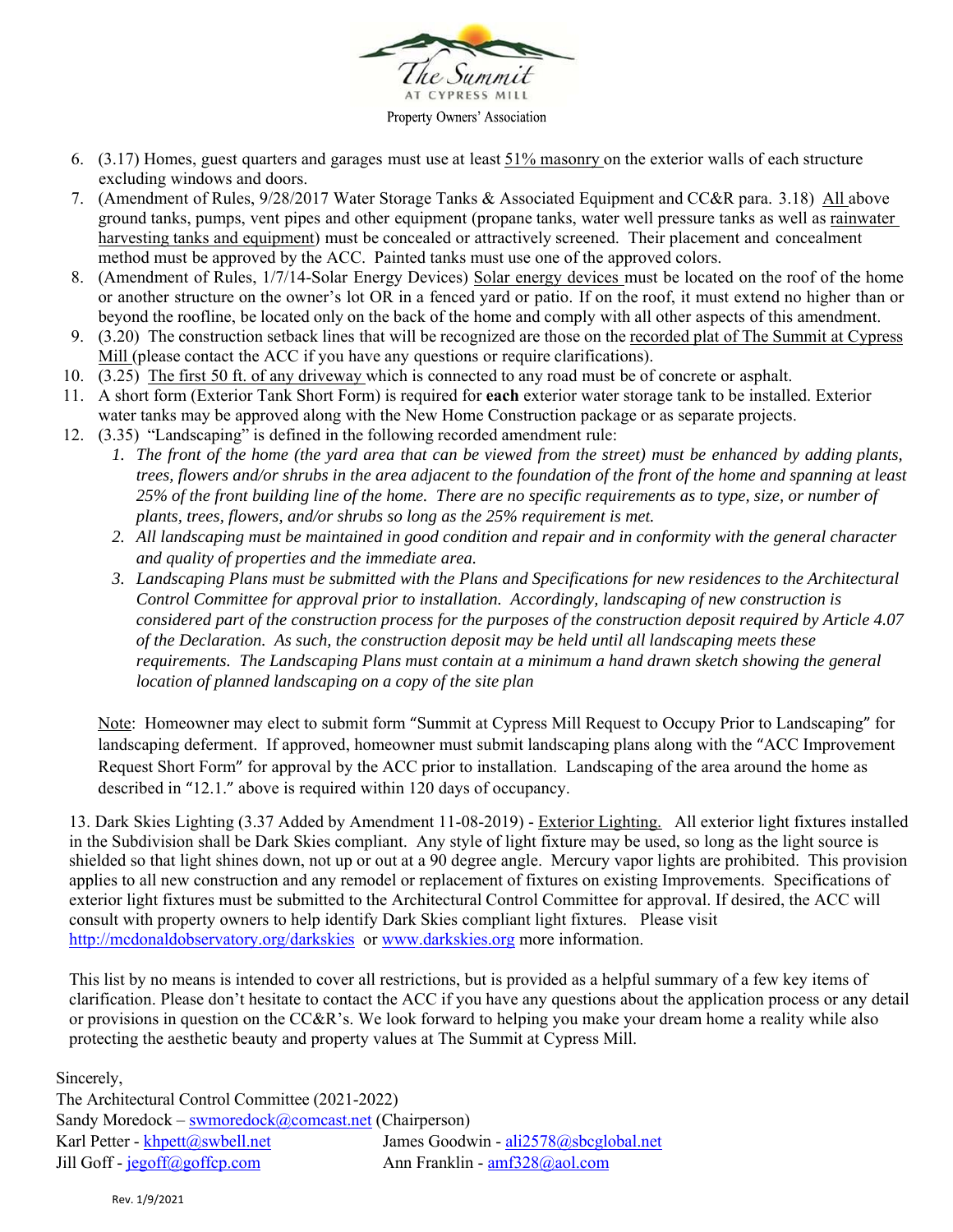

### **NEW CONSTRUCTION DESIGN REVIEW APPLICATION FOR THE SUMMIT AT CYPRESS MILL PROPERTY OWNERS' ASSOCIATION, INC.**

The Summit's Covenants, Conditions and Restrictions (CC&R's) is the Recorded compliance document for maintaining the overall aesthetic of the development and, for retaining homeowner values of all properties at The Summit at Cypress Mill (2.01). The Architectural Control Committee (ACC) is solely responsible for reviewing your complete set of plans and specifications (1.18 and 4.01), site plan and all improvements (1.14), but is *not*  responsible for the notice of, or ensuring compliance with, any building codes, structural details, local, state or federal law, or any regulatory or environmental agency compliance or, for any design errors and omissions found in your plans and specifications or, for the performance of your finished improvements on your property site, including any unforeseen site drainage/damage issues caused by the creation of your improvements that could or may negatively impact any other property within the development.

### **Consider appropriate professional design assistance to protect your investment.**

The ACC has up to 30 days to approve or to reject your full submission (4.03). Incomplete submittals received by the ACC will be rejected and you will be notified within 5 business days at which time you will need to re-submit and to correct those missing items before your submission will be conveyed to the ACC.

|                                | Current Mailing Address: City, State Zip:                     |  |  |  |
|--------------------------------|---------------------------------------------------------------|--|--|--|
| Phone Number(s): Email: Email: |                                                               |  |  |  |
|                                | Estimated construction start date: Estimated completion date: |  |  |  |
|                                |                                                               |  |  |  |
|                                |                                                               |  |  |  |
| $City, St, Zip \_$             |                                                               |  |  |  |
|                                |                                                               |  |  |  |
|                                |                                                               |  |  |  |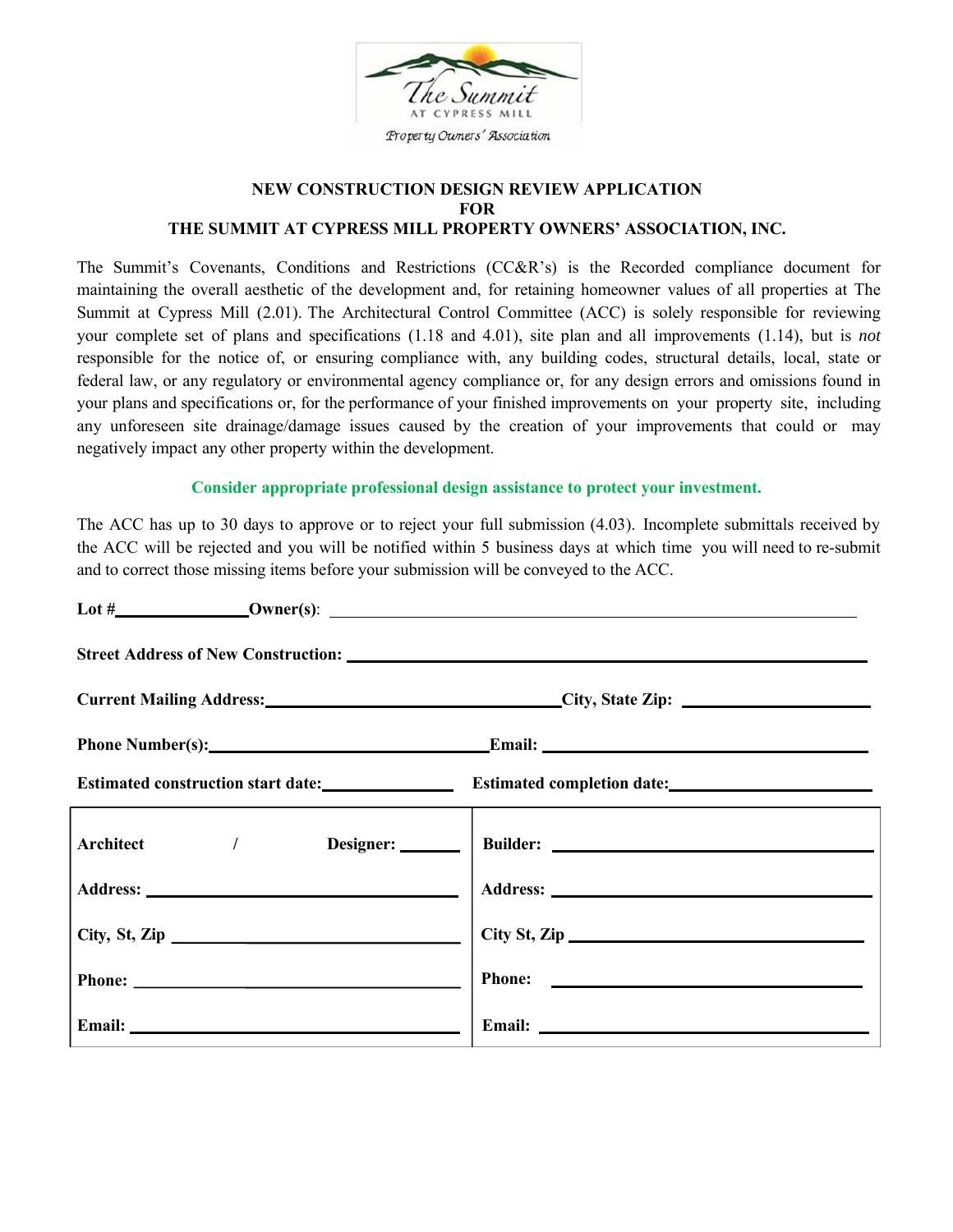## **Plans and Specifications Submittal Checklist**

A complete application package for submittal contains this application, two checks, electronic PDFs of your Site and Architectural Plans, Material Samples, "Contractor Gate Code Request Form," and a 2<sup>nd</sup> copy of the Site Plan showing location of proposed landscaping as specified below. Additionally your package may include the "Summit at Cypress Mill Request to Occupy Prior to Landscaping" form. If landscaping deferral after move-in is requested, the 2nd copy of the Site Plan showing landscaping would be submitted later as indicated on the form.

- **I. Fees:** *Two separate checks must be submitted, each payable to The Summit at Cypress Mill Property Owners Association, Inc. by mail to Sandy Moredock, 322 Cypress View Drive, Johnson City, TX 78636*
- \$1,000 Construction Deposit (4.07) is refundable, less any obligations incurred as a result of any uncured violation of the CC&R's.
	- \$500 Road Maintenance Assessment (4.06) is non-refundable, used to offset wear and tear on roads by construction equipment and construction traffic.

### **II. Site Plan- in electronic PDF format, scaled at 1" = 20'**

- All property lines, easements, building setback lines and encroachments.
- Dimensions from proposed structure to property lines.
- Utility locations and proposed trench lines.
- Drainage plan indicate post development drainage patterns on the site plan or show the intended drainage path(s) on a scaled topographical survey plan. Note: any site excavation or pond construction requires prior ACC approval.
- Proposed drives, walks, and any other flatwork/hardscape or related improvements, showing materials to be used. (The first 50 linear feet of any driveway must be concrete or asphalt.)
- Location of water well and/or tank(s). Note: If you wish to request approval of a proposed exterior water tank along with your New Home Construction, you must provide an "Exterior Water Tank Short Form" for **each** tank in your package.
- Exposed HVAC unit location(s).
- Location of utility boxes and meters.
- A  $2<sup>nd</sup>$  copy of the Site Plan showing planned location of landscaping. May be hand-sketched, but must show minimum of plantings adjacent to the foundation of the front of the home and spanning at least 25% of the front building line of the home. NOTE: Minimum landscaping must be completed within 120 days after move-in **IF** the "Request to Occupy Prior to Landscaping" form has been submitted. Otherwise, landscaping must be completed before move-in.
- Location of septic system.
	- Location of propane tank (if applies), preferably buried.

### **III. Architectural Plans- in electronic PDF format, scaled at**  $\frac{1}{4}$  **= 1' 0"**

Driveway, sidewalks, patios, covered porches, decks.

Square footage calculations of conditioned area on each level and sum total.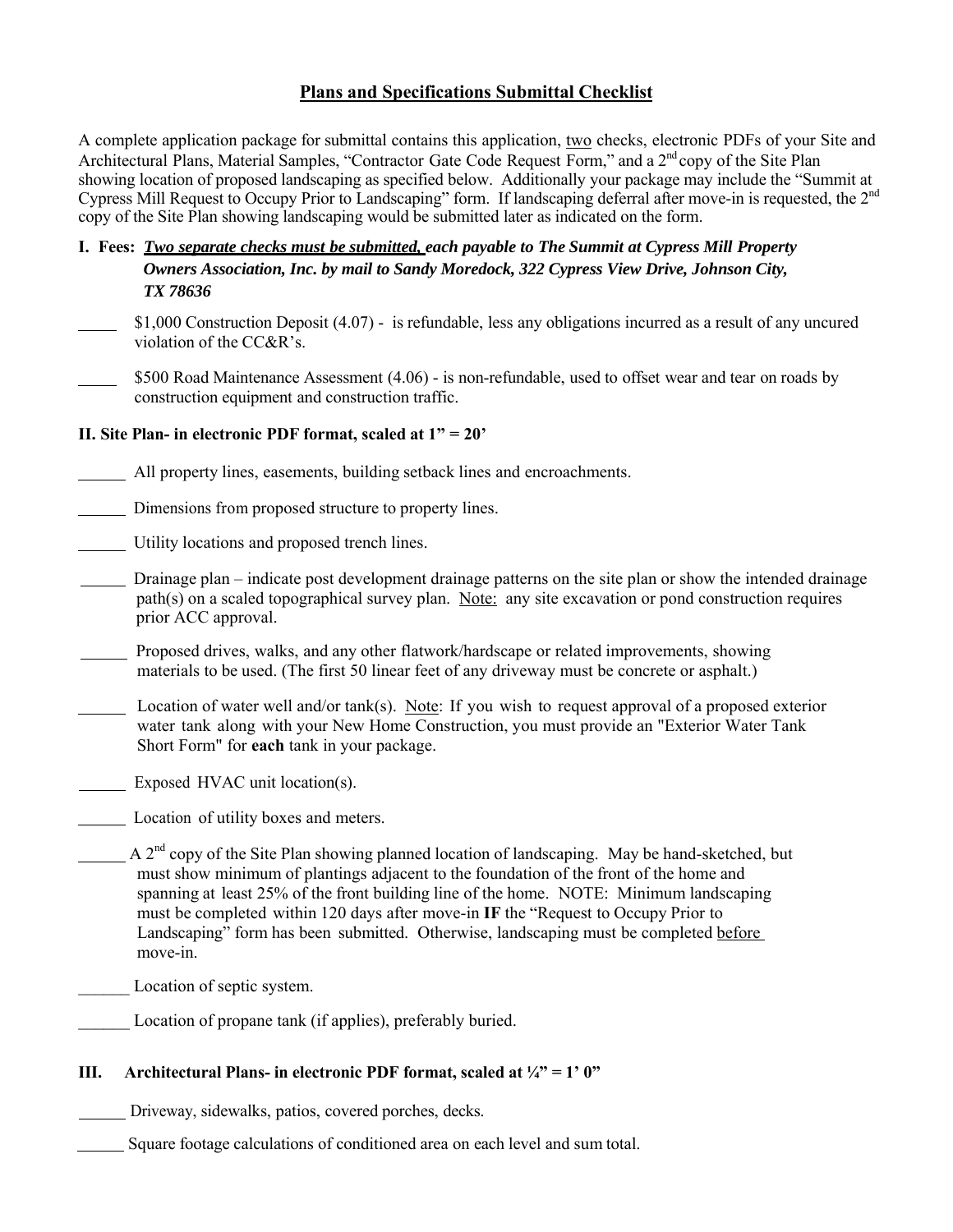Minimum four elevations (front, rear, left, right) with final grades shown.

Clearly marked exterior materials/finishes, and calculation of masonry % statement of exterior materials.

Fencing and walls (design and color included).

Roof design/material (color included).

 Building height measurements of all improvements subject to CC&R 3.13 limitations – may not exceed 35 feet in height or 2-1/2 stories.

### **IV. Material Samples – Sample File packaged securely in separate envelope or, complete set of photographs of all sent by electronic .pdf file via email to ACC**

Exterior paint – color samples (chips) – no larger than  $4"x4"$ .

 All exterior colors of trim, accents, and stucco walls must be designated on all plans and elevations. Sample paint chips must be no larger than 4"x4".

 Brick or stone – small sample or representative samples if multi-color, no larger than 4"x4" or, photographs with description.

 Roofing material and color, including the specifications relating to weight and warranty, and include a copy of the manufacturer's brochure.

## **V. All other site improvements initially constructed with the house such as a pool, fountains, spas, decks, gazebos, pergolas, outdoor BBQ/pizza oven, fences and gates, playscapes, etc. not on original plans must also be submitted with complete details for approval by the ACC.**

### **Send application form(s), site plan, material samples, and associated documentation to:**

**The Summit at Cypress Mill POA Email**: **SummitatCypressMill@gmail.com**

*I, (property owner, please print) certify that I have a copy of the DECLARATIONS OF COVENANTS, CONDITIONS, AND RESTRICTIONS (CC&R's) for The Summit at Cypress Mill Property Owners' Association (POA), have provided my builder/architect/designer with a copy, and that I have read and* familiarized myself with those documents. Further, I certify that the house and site design has been developed with the full *knowledge of and adherence to the CC&R's and that construction and jobsite conduct will proceed accordingly.*

*I authorize the designated agent of the POA and/or Architectural Control Committee (ACC) to inspect the above described property and improvements. I indemnify and hold harmless the POA and ACC and their designees against any and all claims or loss except that of willful misdeed or gross negligence. In the event that any item of construction does not satisfy the requirements of the CC&R's and/or the latest plans & specifications approved by the ACC (see addendum, below), all repair(s), replacement(s) and/or augmentation of those item(s) will be performed at the property owner's expense until those item(s) satisfy the CC&R's and/or the approved Addendum requirements as solely determined by the ACC.*

*I certify all information, data, and supplemental materials submitted in this application are complete, true and correct. I understand and agree no work may be performed prior to receipt of written ACC approval. I further understand that no deviation shall be allowed from the terms and conditions of the original ACC approval without an Addendum submission and a dated Addendum approval provided, in writing, from the ACC (there are no additional fees for an Addendum).*

*I also understand that the home, including the minimum required landscaping, must be completed within (12) months of the construction commencement date (3.12).*

**Applicant Signature:** Date: 2014. Date: 2014. Date: 2014. Date: 2014. Date: 2014. Date: 2014. Date: 2014. Date: 2014. Date: 2014. Date: 2014. Date: 2014. Date: 2014. Date: 2014. Date: 2014. Date: 2014. Date: 2014. Date: 2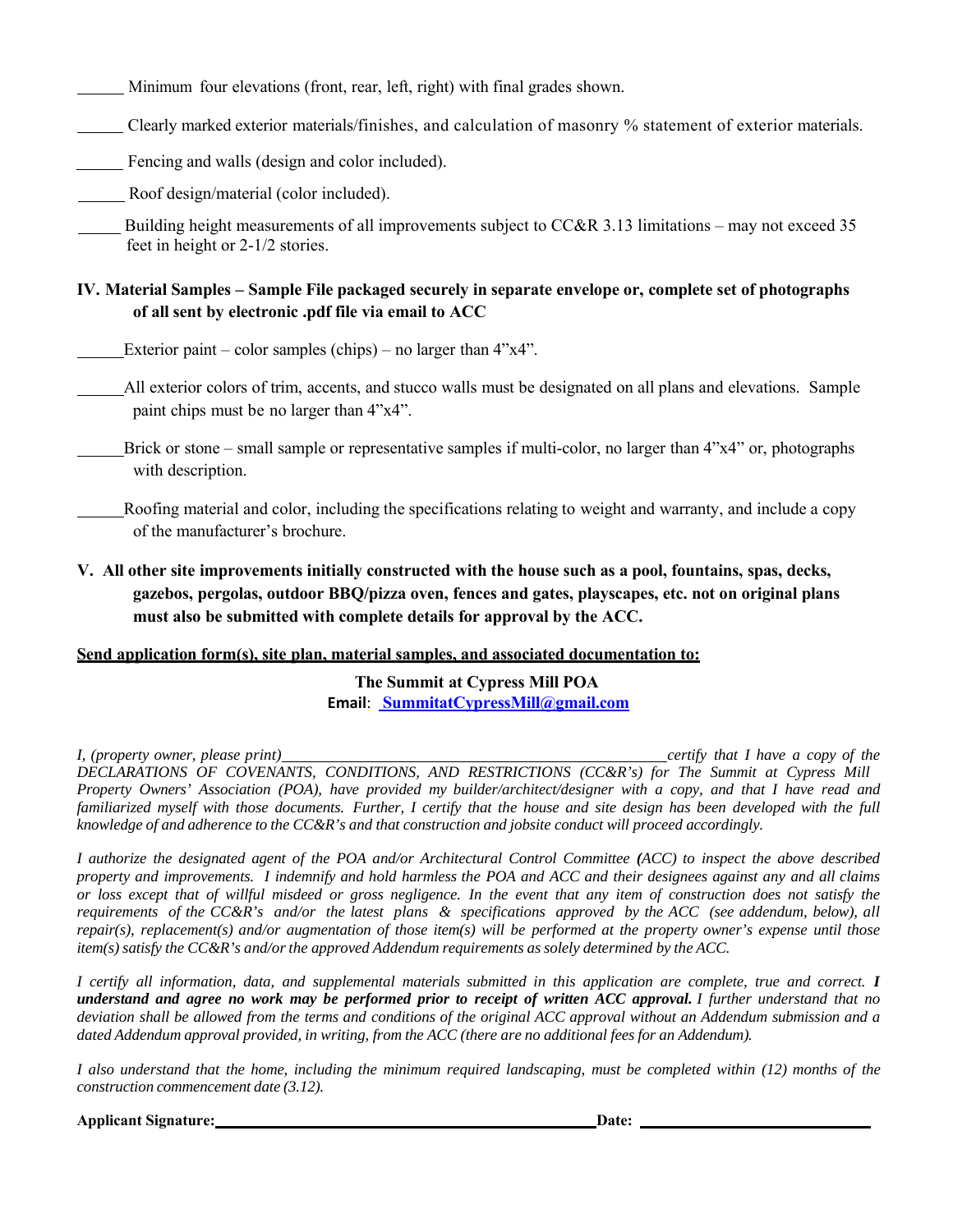# **CONTRACTOR GATE CODE REQUEST FORM The Summit at Cypress Mill**

This form must be completed and signed by the property owner and their general contractor and submitted as part of the building plan approval process.

Upon approval of construction plans by the ACC, a temporary **Contractor Gate Code**  will be provided to the lot owner, who may give it to their general contractor. This code can be given to sub-contractors, delivery drivers, and/or employees of the general contractor **for work on this property owner's lot only.**  Upon completion of construction, the property owner will inform the ACC for deletion of the contractor code. If the ACC is not contacted within 12 m o n t h s of assignment of code, it will be automatically deleted.

The general contractor acknowledges that entry into The Summit at Cypress Mill should be limited to business purposes only and will be accountable for providing this code to others on a "need to know" basis only.

| Lot #:                                                                                                                                               |      |  |  |
|------------------------------------------------------------------------------------------------------------------------------------------------------|------|--|--|
|                                                                                                                                                      |      |  |  |
| _________________________________                                                                                                                    |      |  |  |
|                                                                                                                                                      |      |  |  |
|                                                                                                                                                      |      |  |  |
|                                                                                                                                                      |      |  |  |
|                                                                                                                                                      |      |  |  |
| <b>CONTRACTOR GATE CODE:</b><br><u> 1989 - Johann John Stone, market fan it ferstjer fan it ferstjer fan it ferstjer fan it ferstjer fan it fers</u> |      |  |  |
| Lot Owner signature                                                                                                                                  | Date |  |  |
| Contractor signature                                                                                                                                 | Date |  |  |
|                                                                                                                                                      |      |  |  |